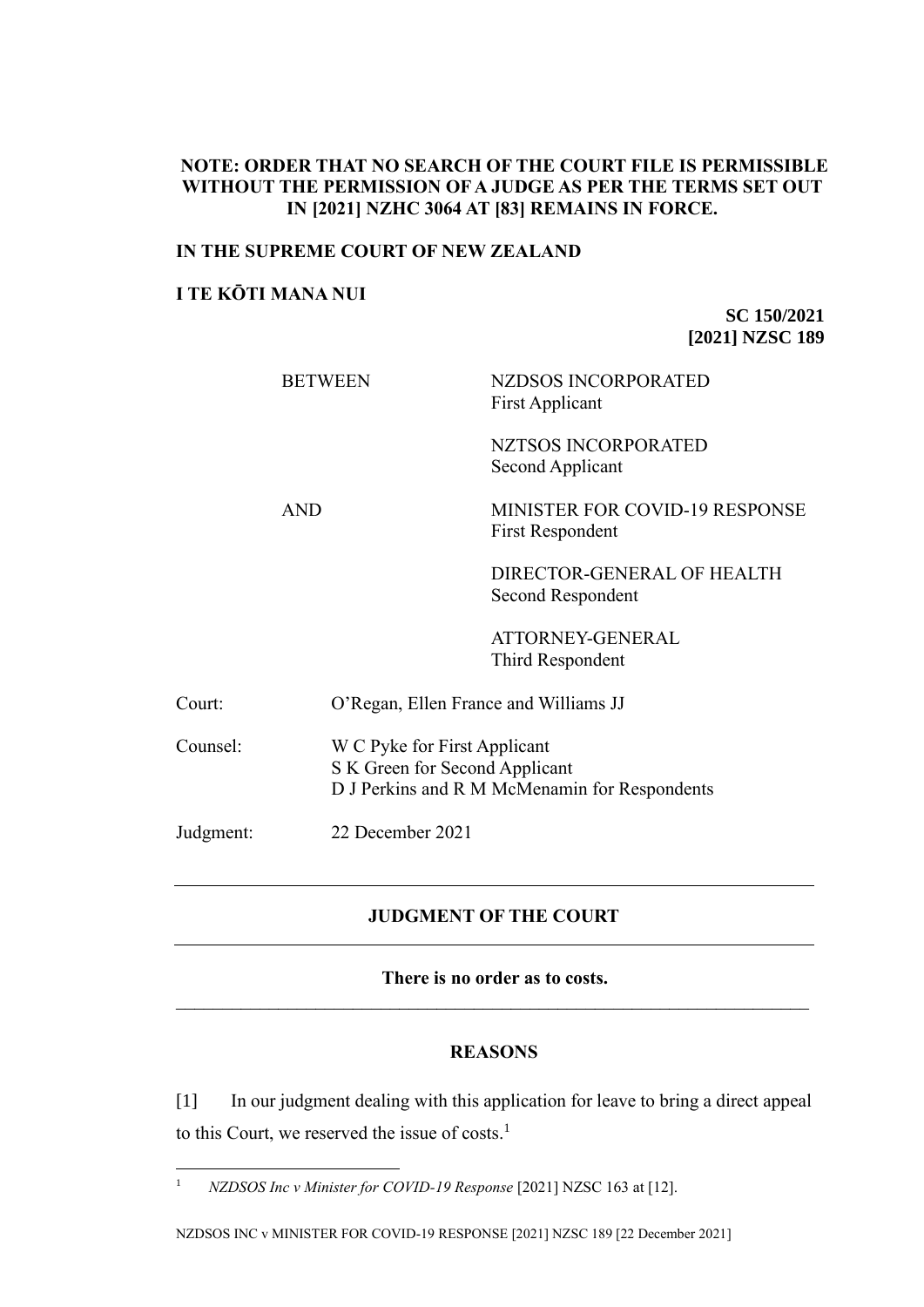[2] We have since received an application from the respondents seeking an award of costs of \$2,500.

[3] The applicants argue that no award of costs should be made, on the basis that the matters in issue in relation to the notice of application to appeal are matters of public interest and the applicants acted reasonably in seeking leave for a direct appeal, given the urgency occasioned by the mandatory vaccination orders affecting the applicants being issued at short notice.

[4] The respondents accept that the case involves a matter of general or public importance, but argued that the applicants have not acted reasonably in seeking leave for a direct appeal to this Court. Rather, they argue that a reasonable party would have exercised their right to appeal to the Court of Appeal.

[5] Since we received the submissions relating to costs, the High Court has issued its judgment dealing with costs in relation to the proceedings in the High Court leading to the judgment against which the applicants sought to appeal to this Court.<sup>2</sup>

[6] The High Court declined to make an award of costs against the applicants, on the basis that they were pursuing a matter of public importance and have acted responsibly in the way they pursued the proceedings.<sup>3</sup>

[7] As there is no dispute that the proceedings involve a matter of public importance, the only issue in relation to costs is whether the applicants acted reasonably in seeking leave for a direct appeal to this Court. We see that as finely balanced. We found that there was not a proper basis for a direct appeal, and that the normal appellate pathway should be followed, involving consideration of the case by the Court of Appeal before bringing the case to this Court for consideration. But we do not think the applicants' conduct in seeking leave for a direct appeal is such that they should be classified as acting unreasonably. In those circumstances, we consider the fair outcome is to direct that costs should lie where they fall.

<sup>2</sup> *Four Midwives v Minister for COVID-19 Response* [2021] NZHC 3420 (Palmer J).

At  $[8]$ .